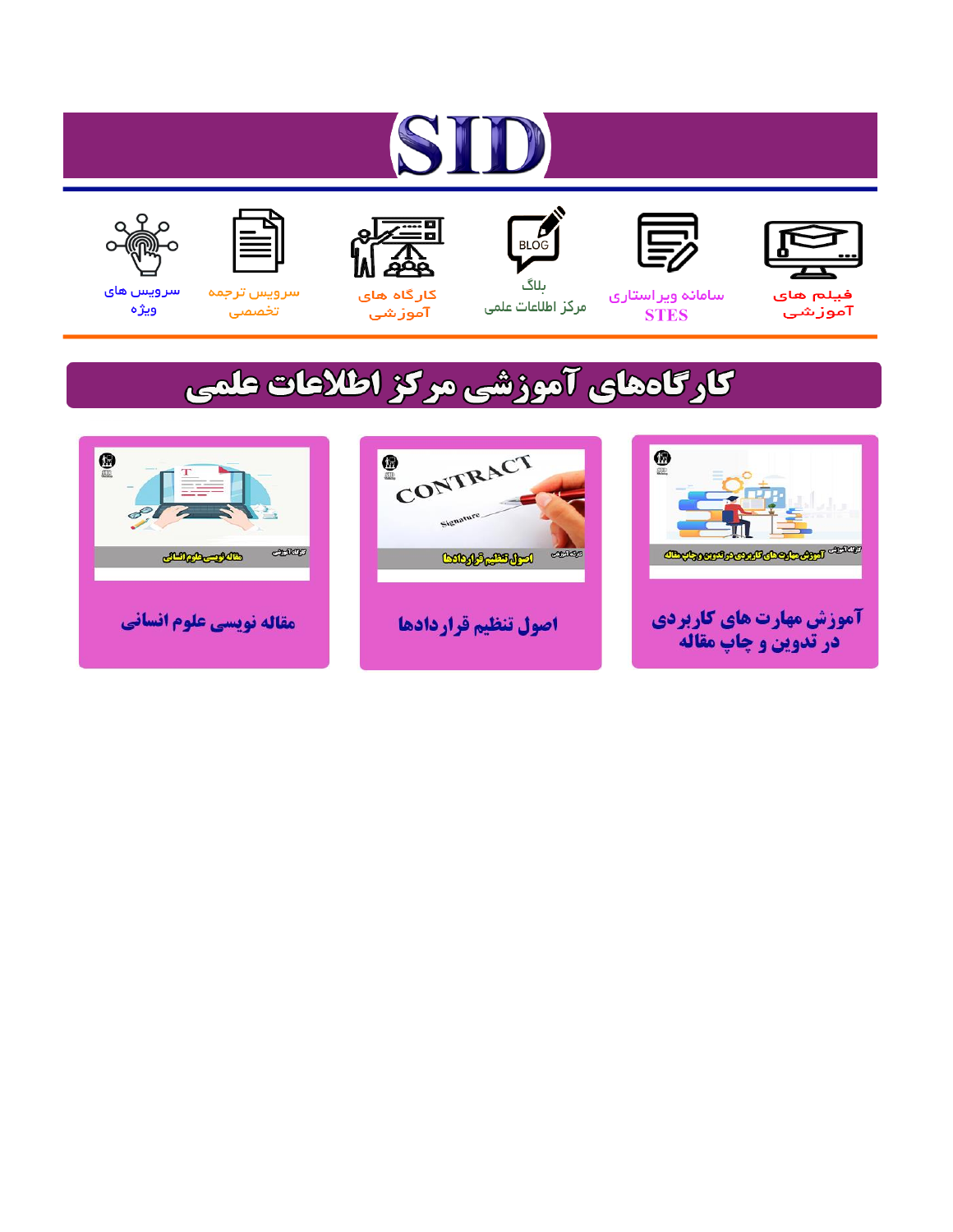## **Pregnancy outcome in delayed start antagonist versus microdose flare GnRH agonist protocol in poor responders undergoing IVF/ICSI: An RCT**

*Robab Davar<sup>1</sup> M.D., Nosrat Neghab<sup>1</sup> M.D., Elham Naghshineh1, 2 M.D.*

- 1.*Research and Clinical Center for Infertility, Yazd Reproductive Sciences Institute, Shahid Sadoughi University of Medical Sciences, Yazd, Iran.*
- 2.*Department of Obstetrics and Gynecology, School of Medicine, Isfahan University of Medical Sciences, Isfahan, Iran.*

#### **Corresponding Author:**

*Nosrat Neghab,* Research and Clinical Center for Infertility, Bouali Ave., Safaeyeh, Yazd, Iran. Postal code: 8916877391 **Email:** nosrat20@yahoo.com **Tel:** (+98) 9166431720

Received: 23 April 2017 Revised: 11 December 2017 Accepted: 10 January 2018

#### **Abstract**

**Background:** Over the years, many article on different aspects of pathogenesis and management of poor ovarian responders have been published but there is no clear guideline for treating themyet.

**Objective:** This study was designated to compare the effectiveness of a delayed start protocol with gonadotropin-releasing hormone (GnRH) antagonist and microdose flare-up GnRH agonist protocol in poor ovarian responders.

**Materials and Methods:** This randomized clinical trial consisted of 100 poor ovarian responder women in assisted reproductive technologies cycles. They were divided randomly in delayed-start antagonist protocol (with estrogen priming followed by early follicular-phase GnRH antagonist treatment for 7 days before ovarian stimulation) and microdose flare-up GnRH agonist protocol. The main outcome was clinical pregnancy rate and second outcome was the number of retrieved oocytes, mature oocytes, 2PN number, fertilization rate, and implantation rate. *A Medical*<br>
Into the subsequent internalisation in the state of the state of the state and **Methods:** This randomized clinical consisted internal consisted the original original consisted the constrain responder women i

**Results:** Fertilization rate, clinical pregnancy rate, and ongoing pregnancy rates were not significantly different between the two studied protocols. Number of retrieved oocytes  $(5.10\pm3.41 \text{ vs. } 3.08\pm2.51)$  with p=0.002, mature oocytes  $(4.32\pm2.69 \text{ vs. } 2.34\pm1.80)$  with p=0.003, number of 2PN  $(3.94\pm1.80 \text{ vs. } 2.20\pm1.01)$ with  $p=0.001$  and implantation rate (19.40% vs. 10.30%) with  $p=0.022$  were significantly higher in delayed antagonist group.

**Conclusion:** The delayed-start protocol can improve ovarian response in poor responders by stimulating and synchronizing follicle development.

*Key words: Infertility, Assisted reproductive technology, Gonadotropins. Registration ID in IRCT: IRCT2016071628950N1*

#### **Introduction**

ge-related infertility is gradually increasing and the subsequent demand for assisted reproductive ge-related infertility is gradually<br>increasing and the subsequent<br>technologies (ART) is increasing (1). The prevalence of poor ovarian responders (POR) in ART cycles varies from 5.6-35.1% depending on the classification of POR. Regardless of the definition and classification, a poor ovarian response to control ovarian hyper stimulation (COH) potentially results in high cycle cancellation rates, reduced numbers of retrieval oocytes, decreased numbers of transferred embryos, and lower pregnancy rates compared with normal ovarian response (2).

Several COH protocols have been described for handling POR but currently, there are no clear methods and guidelines for handling these women (3). Bologna criteria in 2011 published by the European Society of Human Reproduction and Embryology to standardize the definition POR in a simple way. POR is defined when at least two of the following three criteria is present:" (1) Maternal age >40 yr or any other risk factor for POR. (2) A previous POR (≤3 oocytes with a conventional stimulation protocol). (3) An abnormal ovarian reserve test [i.e. antral follicle count <5-7 follicles or anti-Müllerian hormone below 0.5-1.1 ng/ml" (1).

Several strategies have been suggested for POR. One of the most frequently used COH protocols is beginning of gonadotropin and a gonadotropin-releasing hormone (GnRH) agonist together in the follicular phase and so called microdose flare protocol (4). The merits of this protocol are an initial rise in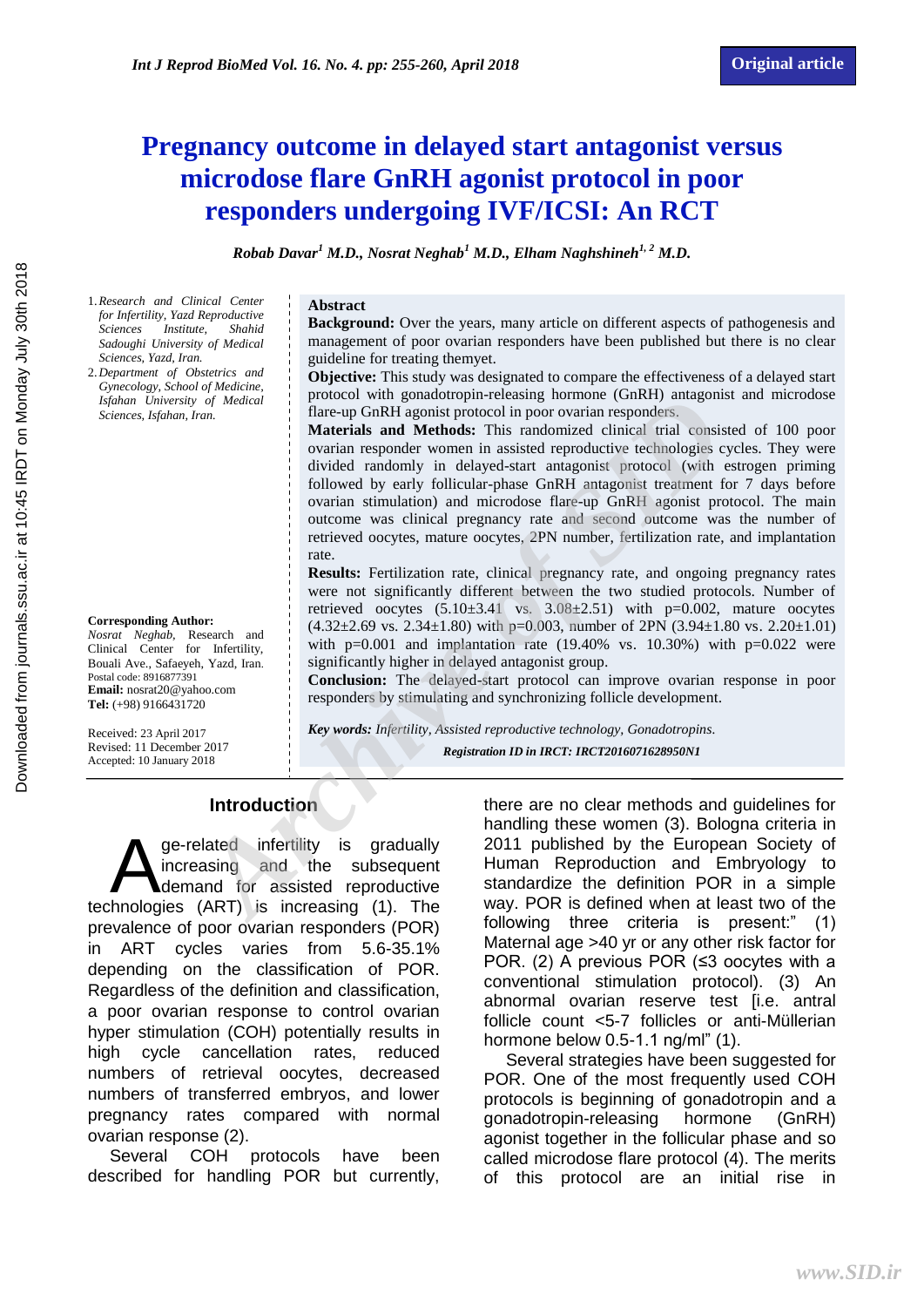endogenous gonadotropin and prevention in premature luteinizing hormone surge. Pretreatment with oral contraceptive pills prevents corpus luteum formation (5, 6).

In the current study, we hypothesized that by postponing the start of COH with GnRH antagonist pretreatment for 7days after estrogen priming; there would be additional suppression of endogenous follicle-stimulating hormone (FSH) during the early follicular phase, resulting in more FSH-responsive follicles and therefore better synchronization of follicular growth. To investigate this hypothesis, we compared the COH outcomes of delayed start antagonist protocol with microdose flare GnRH agonist protocol.

## **Materials and methods**

This study was a randomized controlled trial including 100 POR women who were a candidate for in vitro fertilization/ intra cytoplasmic sperm injection between October 2016 and December 2016. According to the European Society of Human Reproduction and Embryology agreement, at least two of the following three features indication must be present to define POR:

1) Advanced maternal age (≥40) or any other risk factor for the poor ovarian response,

2) Previous poor response (cycles canceled or ≤3 oocytes with a conventional stimulation protocol),

3) Abnormal ovarian reserve test (ORT) (AMH <0.5-1.1 ng/mL or AFC <5-7 follicles) (1). Patients with POR who underwent COH with a delayed start protocol with GnRH antagonist or microdose flare-up GnRH agonist protocol were chosen for this study.

Patients with age <18 or >42 yr, BMI ≥30  $kg/m<sup>2</sup>$ , endocrine or metabolic disorders, severe endometriosis and severe male factor (patients with azoospermia and frozen-thawed sperms) were excluded from the study. The patients were randomly (Random Digit Software) allocated to two equal sized groups. Fifty women in group I received delayed start protocol with GnRH antagonist (delay protocol) and 50 women in group II received microdose GnRH agonist flare (microdose protocol).

#### **Treatment protocols**

Baseline ultrasound on cycle day 2 was performed to document the absence of ovarian cyst in two groups. In group I, 2 mg estradiol (Aburaihan Pharmaceutical Co., Tehran, Iran) was started orally twice a day on the  $21<sup>st</sup>$  luteal day and continued for 10 days. From  $2^{nd}$  day of cycle GnRH antagonist pretreatment (0.25 mg Cetrotide, Merck-Serono Germany) was started and continued for 7 days then ovarian stimulation initiated with 300 IU FSH (Gonal-F, Serono, Italy) and then Cetrotide 0.25 mg added again if the ultrasound monitoring showed at least one follicles with diameter ≥14 mm to prevent premature ovulation and was continued until the trigger day.

In group II, low-dose contraceptive pills (30 mcg Ethinyl Estradiol and 0.3 mg Norgestrel, Aburaihan Pharmaceutical Co., Tehran, Iran) was initiated on the  $2^{nd}$  day of the previous cycle for 21 days, after withdrawal bleeding on the second day of menstruation, Suprefact (Buserelin acetate, Aventis Pharma Deutschland, Germany) 50 mcg SC twice a day was started and continued until the day of Human chorionic gonadotropin (hCG) administration. After 2 days (on the fourth day of menstruation), the patients received Gonal-F 300 IU/day. In these patients, like in the other group, the dose of Gonal-F was adjusted according to serum estradiol concentrations and ovarian responses as noted by ultrasound. Archive of High Control and Theorem in the property in the property in the contract and **Archive Control and D.3** mag Ethiny I Startial and the 2<sup>nd</sup> day of the 2<sup>nd</sup> day of the second day of menstruation, was a randomize

In both groups, 10,000 IU of hCG (Pregnyl, Daropakhsh, Iran) was administered IM when at least three follicles reached ≥17 mm in diameter. After 36 hr, ultrasound-guided transvaginal oocyte retrieval was performed and the follicles ≥14 mm was aspirated while the physicians performing the follicular aspiration were blinded to the stimulation protocol. The in vitro fertilization and intra cytoplasmic sperm injection procedures were performed, and the embryos were transferred on the third day after retrieval with a Labotect catheter (Labotect, Gotting, Germany). The criteria for embryo quality were used from the embryo morphology assessment according to Dokras and co-workers.

The cleavage-stage embryos scored as grade A, B, C, and D. Grade A embryo: no fragmentation with equal sized homogenous blastomeres, grade B embryo: <20% fragmentation with equal sized homogenous blastomeres, grade C embryo: 20-50% fragmentation with unequal sized blastomeres, grade D embryo: >50%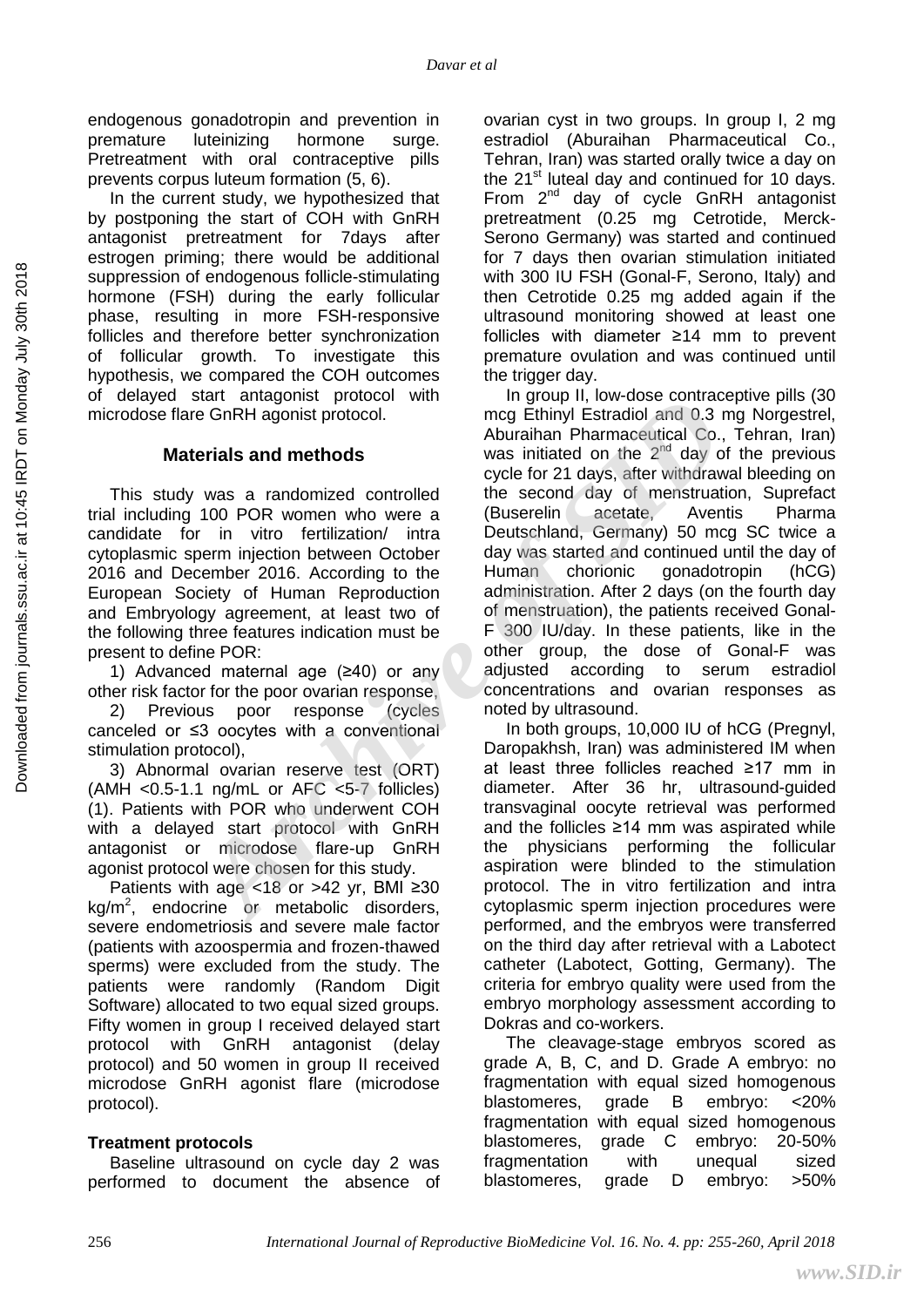fragmentation with unequal sized blastomeres (7). The grade D embryos were not transferred.

The number of transferred embryos depended on the embryo quality and the patient's age. All the patients received 400 mg of suppository progesterone (Cox Pharmaceuticals, Barnstaple, UK) twice a day for luteal support, which was initiated on the day of oocyte retrieval. Fourteen days after the embryo transfer Serum β-hCG was checked. If pregnancy occurs, then progesterone will continue until the 10<sup>th</sup> wk of pregnancy.

Ratio of gestational sacs to the number of embryos transferred is defined as implantation rate, β-hCG ≥50 IU/L after 14 days from embryo transfer and presence of a gestational sac with heartbeat identified by ultrasound 5 wk after the embryo transfer are classified as chemical and clinical pregnancy respectively. Pregnancy loss before 20 wk of gestation and pregnancy continued after 20 wk categorized as abortion and ongoing pregnancy respectively.

#### **Outcome measures**

The primary outcome was clinical pregnancy rate. While secondary outcomes were; total dosage of gonadotropin, the duration of stimulation, the number of retrieved oocytes, embryo yield, the endometrial thickness in triggering day, implantation rate, ongoing pregnancy and abortion rate.

#### **Ethical consideration**

The study was approved by Ethics Committee of Research and Clinical Center for Infertility, Shahid Sadoughi University of Medical Sciences (IR.SSU.RSI.REC.1395.3). A written informed consent was obtained from all patients.

#### **Statistical analysis**

The Statistical Package for Social Sciences (SPSS, version 16.0, SPSS Inc, Chicago) was used to perform all the statistical analyses. The Chi square  $(\chi^2)$  test was used to analyze nominal variables. Normally distributed Kolmogorov-Smirnov test parametric variables were tested by independent Student's t-test. Non normally distributed metric variables were analyzed by Mann-Whitney U test. p<0.05 was considered statistically significant. Values were expressed as mean±SD unless otherwise stated.

## **Results**

One hundred twelve patients were enrolled in this study, and 12 of them were declined to participate; therefore, the final analysis was done on 100 POR women, 50 were treated with a delayed protocol, and 50 received microdose protocol (Figure 1).

Baseline characteristics of the patients included in the study are presented in table I. There was no significant difference in demographic characteristics. Table II compares the cycle characteristics in the two groups. Endometrial thickness in trigger day, number of total and mature oocytes (MII) retrieved and numbers of 2 pro-nuclei (2PN) were significantly higher in the delayed group but total dose of gonadotropins was significantly higher in microdose group. Istational sacs to the number of<br> *Archive is the subsequend as in leaniso*<br> *ARCHIVIA* after 14 days from<br> *Archive is the dentified by ultrasound 5*<br> *Archive is dentified by ultrasound 5*<br> *Archive transies* are classif

The embryo data and the clinical outcome of the study groups are compared in table III. Implantation rate was significantly higher in the delayed group but fertilization rate, clinical pregnancy rate per cycle and ongoing pregnancy rate had no significant difference.

#### **Table I.** Demographic and infertility characteristic of patients

| <b>Variable</b>                             | Delay antagonist protocol |               | Microdose protocol   |               |         |
|---------------------------------------------|---------------------------|---------------|----------------------|---------------|---------|
|                                             | $Mean \pm SD$             | <b>Median</b> | $Mean \pm SD$        | <b>Median</b> | p-value |
| Age $(yr)$                                  | $38.38 \pm 2.50$          | 38.50         | $39.78 + 2.94$       | 39.00         | 0.511   |
| Day 3 FSH level (mIU/mL)                    | $7.84 \pm 2.02$           | 7.80          | $7.79 + 2.19$        | 7.80          | 0.879   |
| Duration of infertility (yr)                | $6.67 + 5.15$             | 5.00          | $6.29 + 6.06$        | 4.00          | 0.207   |
| AMH                                         | $0.75 + 0.48$             | 0.70          | $0.93 + 0.52$        | 0.90          | 0.066   |
| AFC                                         | $4.88 + 1.99$             | 5.00          | $4.78 + 2.37$        | 5.00          | 0.581   |
| Estradiol level on $hCG$ day ( $pg/mL$ )    | $1203 \pm 728.12$         | 989.50        | $1254.26 \pm 685.74$ | 1210.00       | 0.553   |
| Progesterone level on $hCG$ day ( $pg/mL$ ) | $0.79 \pm 0.56$           | 0.65          | $0.61 + 0.44$        | 0.50          | 0.108   |

p-value <0.05 was significant (Student t-test)

FSH: Follicular stimulating hormone AMH: Anti mullerian hormone

AFC: Antral follicular count hCG: Human chorionic gonadotropin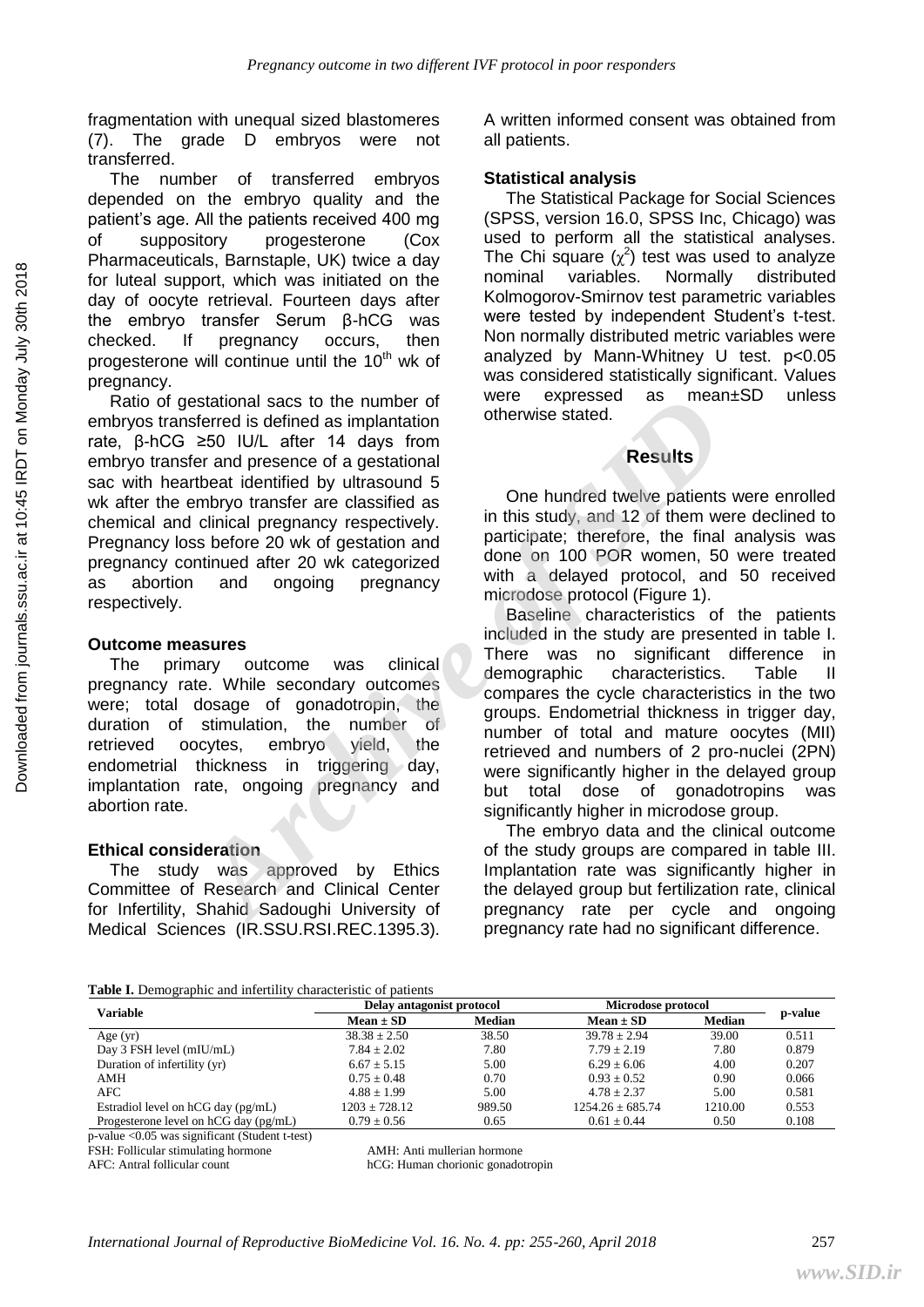**Table II.** Cycle characteristics of the patients

| <b>Variable</b>                                                   | Delay antagonist protocol            |               | Microdose protocol                       |               |                |
|-------------------------------------------------------------------|--------------------------------------|---------------|------------------------------------------|---------------|----------------|
|                                                                   | $Mean \pm SD$                        | <b>Median</b> | $Mean \pm SD$                            | <b>Median</b> | p-value        |
| Days of ovarian stimulation <sup>®</sup>                          | $14.24 \pm 2.15$                     | 15.00         | $12.82 \pm 1.48$                         | 13.00         | 0.060          |
| Total dose of gonadotropins $(IU)^\$$                             | $3223.50 \pm 900.19$                 | 3000.00       | $3604.50 \pm 786.22$                     | 3750.00       | 0.000          |
| Endometrial thickness (mm) in trigger day <sup>§</sup>            | $10.44 \pm 2.15$                     | 10.00         | $9.10 \pm 1.71$                          | 9.00          | 0.001          |
| Total oocytes retrieved <sup>\$</sup>                             | $5.10 \pm 3.41$                      | 4.00          | $3.08 \pm 2.51$                          | 2.50          | 0.002          |
| MII oocytes retrieved <sup>\$</sup>                               | $4.32 \pm 2.69$                      | 4.00          | $2.34 \pm 1.80$                          | 3.00          | 0.003          |
| NO.2 P <sup>3</sup>                                               | $3.94 \pm 1.80$                      | 2.00          | $2.20 \pm 1.01$                          | 2.00          | 0.001          |
| Total embryo NO <sup>*</sup>                                      | $1.74 \pm 1.73$                      | 1.00          | $1.62 \pm 0.532$                         | 1.00          | 0.190          |
| Transfer embryo NO <sup>*</sup>                                   | $1.34 \pm 1.09$                      |               | $1.08 \pm 0.90$                          |               |                |
| Embryo quality grade<br>$A^{\#}$<br>$B^{\#}$<br>$\mathsf{C}^{\#}$ | 5(13.5%)<br>24(64.9%)<br>$6(16.2\%)$ | 1.00          | $6(14.00\%)$<br>$30(69.8\%)$<br>7(16.3%) | 1.00          | 0.242<br>0.494 |

Data are presented as mean $\pm$ SD. p-value <0.05 was significant \*Student t test \$Mann-Whitney U test **#**Chi square (χ2) test

#### **Table III.** Embryo data and clinical outcome of the patients





#### **Discussion**

There were many attempts to improve ART outcome in POR. In infertile patients, an increase in the number of oocytes and embryos is a critical aspect of a successful cycle (8). In the current study, we applied a protocol combining estrogen priming in the prior luteal phase and a short pituitary down regulation with GnRH antagonist in the early follicular phase immediately, followed by COH and compared with microdose protocol. Delayed protocol had a statistical difference in oocytes retrieved, mature oocyte yield, 2 PN number in POR compared with microdose protocol.

A better understanding of follicular growth has resulted in the development of policies for ovarian stimulation in POR. It has been found that during the luteal-follicular transition, FSH protects early antral follicles from atresia and causes their growth. Larger follicles are more sensitive to FSH and, as a result, begin to respond and develop during the late luteal phase. Therefore, asynchronous follicular growth during COH may be a consequence of the size heterogeneities of early antral follicles during the early follicular phase (9).

Coordinated Follicular growing is required to response to COH to achieve simultaneous maturation in ART cycles. Noticeable discrepancies in follicular size result in diminished number of oocyte maturation and fertilization potential (10). In our study estradiol priming and GnRH, antagonist pretreatment may be resulted in more synchronous follicular growth and better ART results. Until now, few studies have evaluated whether a delayed protocol improves COH outcomes.

Endogenous FSH may stimulate larger follicles in the prior luteal phase selectively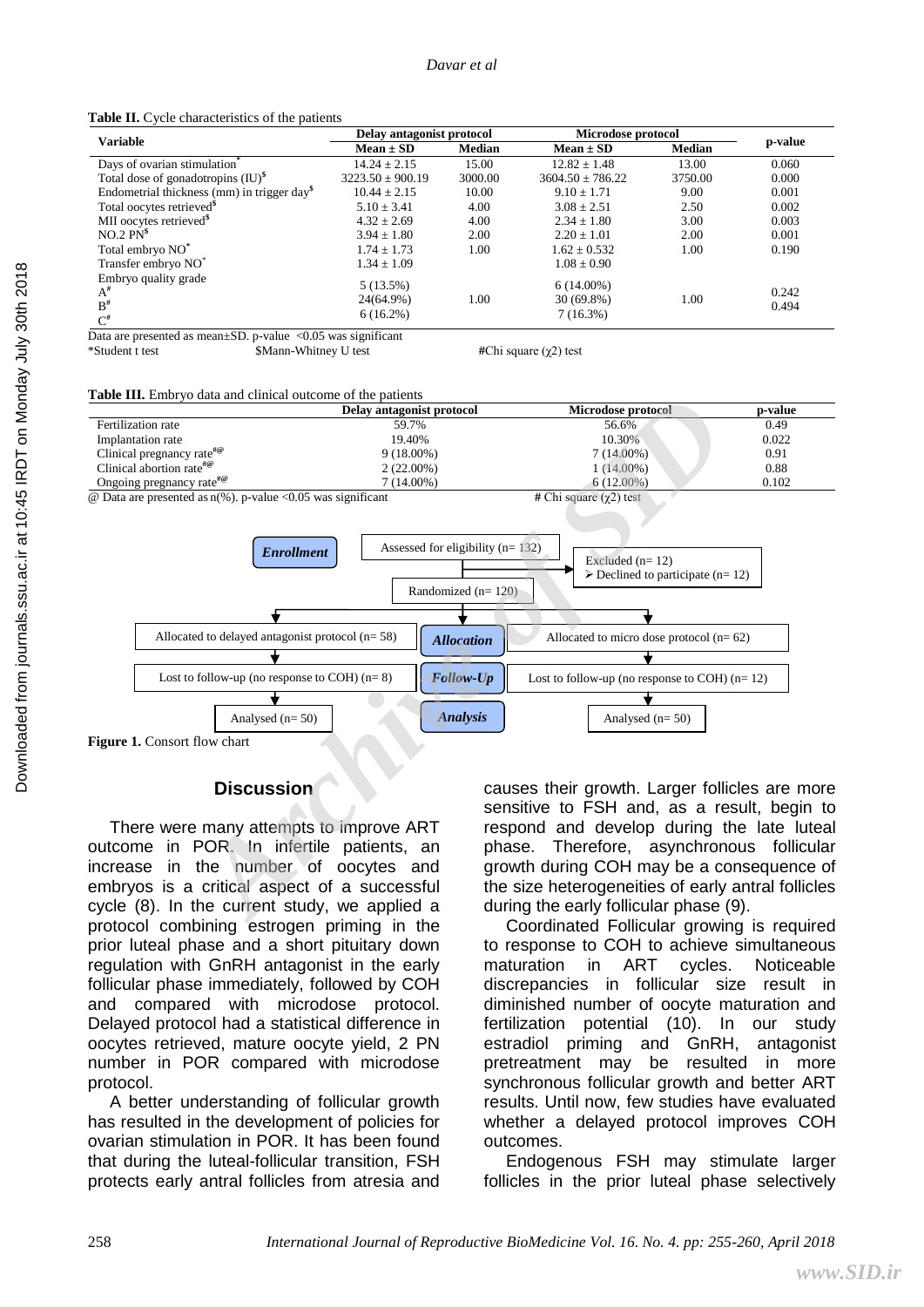and subsequently lead to a size discrepancy in the developing follicles. Fewer follicles may be a response to COH due to this size inconsistency (11).

Fanchin and colleagues found that estradiol priming in comparison with a control group resulted in a more number of follicles larger than 16 mm, further mature oocytes, and more embryos (12). Frankfurter and coworkers showed in POR, pretreatment with GnRH antagonist on cycle day 5-8 with two doses of cetrorelix acetate (3 mg) 4 days apart with daily progestin were used to extend the oocyte recruitment interval. This protocol improved numbers of retrieval oocytes and transferred embryos (13). In our trial, the length of GnRH antagonist pretreatment was 7 days and we started Cetrotide on cycle day 2, after estrogen priming to suppress early follicular phase FSH rise.

In another clinical trial performed by Younis and coworkers among normal responders, 3 day GnRH antagonist pretreatment before COH in an antagonist protocol improved oocyte maturity and fertilization rates but did not change the pregnancy rates (14). Blockeel and colleagues in a pilot study among women with normal ovarian reserve showed that early follicular phase GnRH antagonist pretreatment for 3 days resulted in a trend toward a higher number of retrieved oocytes but failed to yield significantly higher pregnancy rates as in our results in POR (15). The state of the twenting to the compared with<br>
mbryos (13). In our trial, the rates compared with microdose<br>
RH antagonist pretreatment was<br>
POR. Although this it reatment presented Gertoide on cycle day<br>
gen priming to s

Cakmak and coworkers in a retrospective study compared delayed protocol with conventional antagonist protocol. In their study as in our research, delay protocol resulted in more synchronous follicle growth, higher mature oocyte yield, and more embryos to transfer compared with conventional estrogen priming GnRH antagonist protocol (2). Aflatoonian and colleagues in a clinical trial concluded that in poor responders delayed-start protocol slightly but not significantly improves pregnancy and implantation rate. They compared conventional antagonist protocol with delayedstart protocol (16). In our study delayed protocol was compared with microdose flare to find a suitable ART protocol in poor responders and the results indicated that the number of retrieved oocytes, mature oocytes, number of 2 PN and implantation rate were significantly higher in delayed antagonist group.

We assume that by suppressing the endogenous FSH and providing a hormonal environment for the follicles to express similar amounts of FSH receptors and consequently COH with more synchronous follicular growth and better ART results.

## **Conclusion**

It may be possible by using of the delayed protocol improve ovarian responsiveness during COH that result to more uniform follicular development, more mature oocytes retrieved, transfer of higher numbers of embryos, and possibly improved pregnancy rates compared with microdose protocol in POR. Although this treatment protocol had longer stimulation period, it gives new hope to POR.

## **Acknowledgments**

This study was supported by Yazd Research and Clinical Center for Infertility, Shahid Sadoughi University of Medical Sciences, Yazd, Iran. We want to thank all of the study participants and infertility clinic staff especially Mrs. Behnaz Gandom.

## **Conflict of interest**

None of the co-authors have any financial or another relevant conflict of interest in the material covered by the manuscript.

#### **References**

- 1. Younis JS, Ben-Ami M, Ben-Shlomo I. The Bologna criteria for poor ovarian response: a contemporary critical appraisal. *J Ovar Res* 2015; 8: 1-10.
- 2. Cakmak H, Tran ND, Zamah AM, Cedars MI, Rosen MP. A novel "delayed start" protocol with gonadotropin-releasing hormone antagonist improves outcomes in poor responders. *Fertil Steril* 2014; 101: 1308-1314.
- 3. Merviel P, Cabry-Goubet R, Lourdel E, Devaux A, Belhadri-Mansouri N, Copin H, et al. Comparative prospective study of 2 ovarian stimulation protocols in poor responders: effect on implantation rate and ongoing pregnancy. *Reprod Health* 2015; 12: 52-58.
- 4. Demirol A, Gurgan T. Comparison of microdose flare-up and antagonist multiple-dose protocols for poor-responder patients: a randomized study. *Fertil Steril* 2009; 92: 481-485.
- 5. Schoolcraft W, Schlenker T, Gee M, Stevens J, Wagley L. Improved controlled ovarian hyperstimulation in poor responder in vitro fertilization patients with a microdose follicle-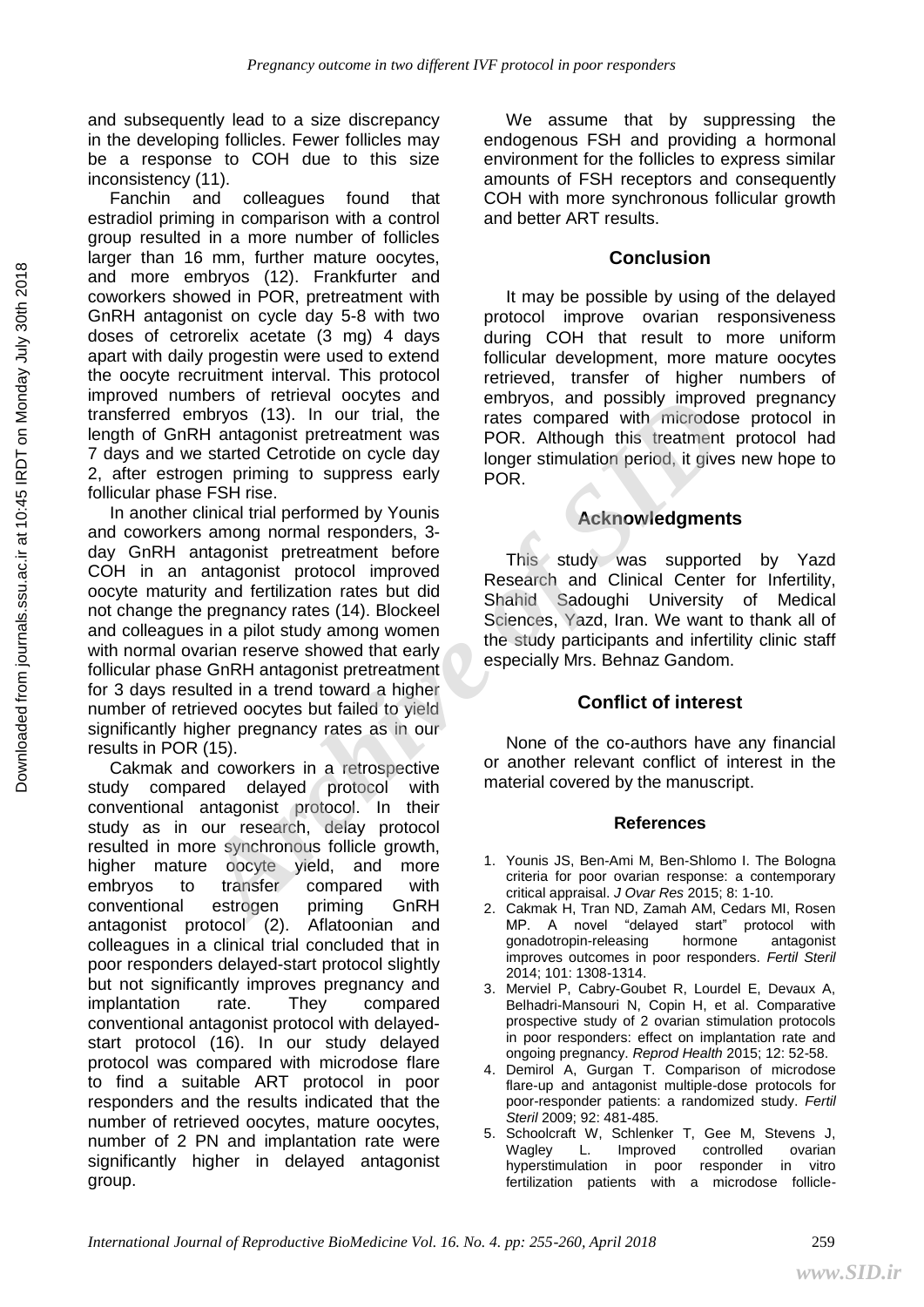stimulating hormone flare, growth hormone protocol. *Fertil Steril* 1997; 67: 93-97.

- 6. Davar R, Oskouian H, Ahmadi S, Firouzabadi RD. GnRH antagonist/letrozole versus microdose GnRH agonist flare protocol in poor responders undergoing in vitro fertilization. *Taiwan J Obstet Gynecol* 2010; 49: 297-301.
- 7. Dokras A, Sargent IL, Barlow DH. Human blastocyst grading: an indicator of developmental potential? *Hum Reprod* 1993; 8: 2119-2127.
- 8. Karimzadeh MA, Mashayekhy M, Mohammadian F, Moghaddam FM. Comparison of mild and microdose GnRH agonist flare protocols on IVF outcome in poor responders. *Arch Gynecol Obstet* 2011; 283: 1159- 1164.
- 9. Davar R, Rahsepar M, Rahmani E. A comparative study of luteal estradiol pre-treatment in GnRH antagonist protocols and in micro dose flare protocols for poor-responding patients. *Arch Gynecol Obstet* 2013; 287: 149-153.
- 10. Rosen MP, Shen S, Dobson AT, Rinaudo PF, McCulloch CE, Cedars MI. A quantitative assessment of follicle size on oocyte developmental competence. *Fertil Steril* 2008; 90: 684-690.
- 11. Hill MJ, McWilliams GD, Miller KA, Scott RT, Frattarelli JL. A luteal estradiol protocol for anticipated poor-responder patients may improve delivery rates. *Fertil Steril* 2009; 91: 739-743.
- 12. Fanchin R, Méndez Lozano DH, Schonäuer LM, Cunha-Filho JS, Frydman R. Hormonal manipulations in the luteal phase to coordinate subsequent antral follicle growth during ovarian stimulation. *Reprod Biomed Online* 2005; 10: 721- 728.
- 13. Frankfurter D, Dayal M, Dubey A, Peak D, Gindoff P. Novel follicular-phase gonadotropin-releasing hormone antagonist stimulation protocol for in vitro fertilization in the poor responder. *Fertil Steril* 2007; 88: 1442-1445.
- 14. Younis JS, Soltsman S, Izhaki I, Radin O, Bar-Ami S, Ben-Ami M. Early and short follicular gonadotropinreleasing hormone antagonist supplementation improves the meiotic status and competence of retrieved oocytes in in vitro fertilization-embryo transfer cycles. *Fertili Steril* 2010; 94: 1350-1355.
- 15. Blockeel C, Riva A, De Vos M, Haentjens P, Devroey P. Administration of a gonadotropin-releasing hormone antagonist during the 3 days before the initiation of the in vitro fertilization/intracytoplasmic sperm injection treatment cycle: impact on ovarian stimulation. A pilot study. *Fertil Steril* 2011; 95: 1714- 1719. **Archivesity Archive Control Control Control Control Control Control Control Control Control Control Control Control Control Control Control Control Control Control Control Control**
	- 16. Aflatoonian A, Hosseinisadat A, Baradaran R, Mojtahedi MF. Pregnancy outcome of "delayed start" GnRH antagonist protocol versus GnRH antagonist protocol in poor responders: A clinical trial study. *Int J Reprod BioMed* 2017; 15: 231-238.